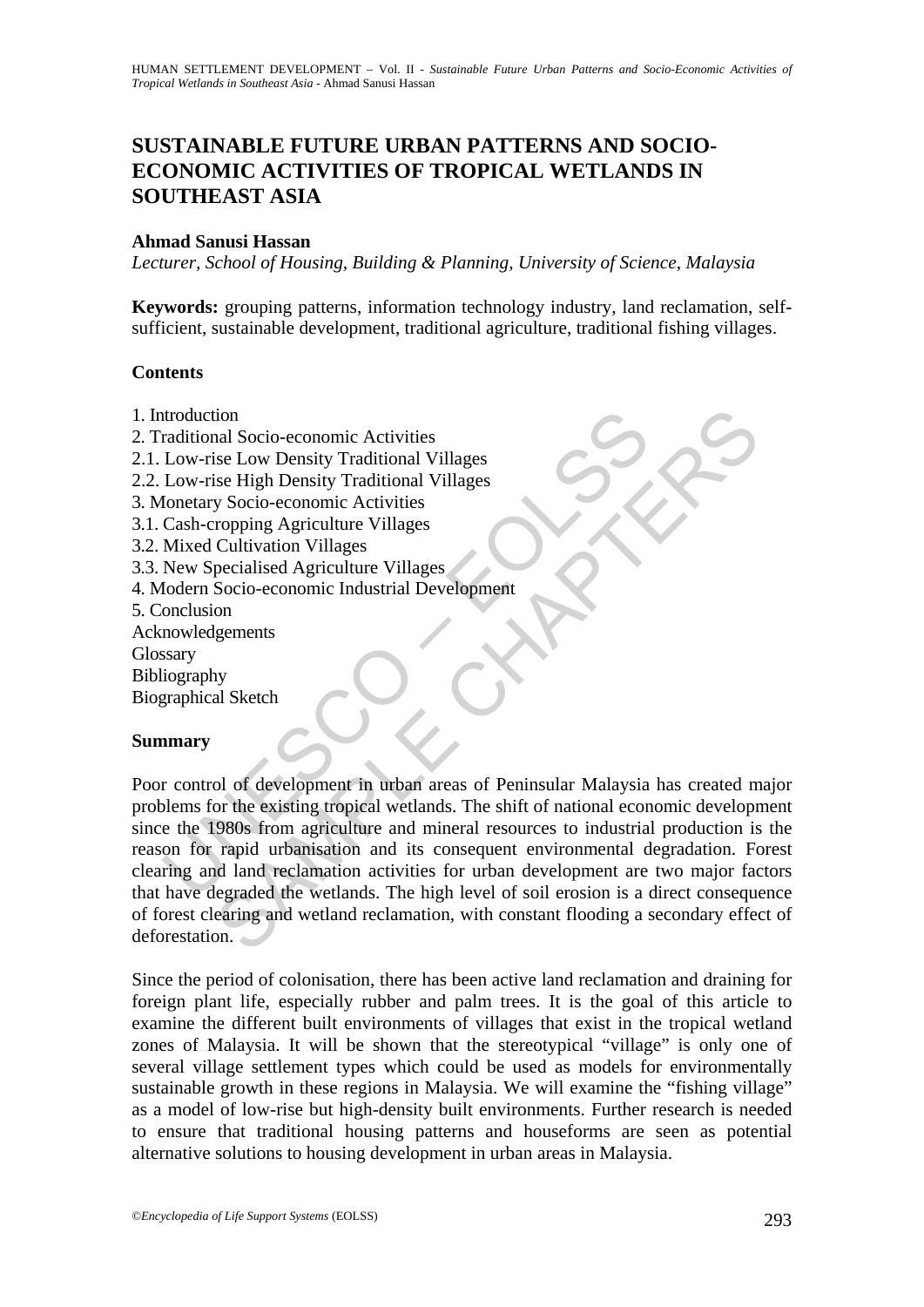### **1. Introduction**

Rapid growth of urban areas has been experienced in Peninsular Malaysia (see Figure 1) since 1980s due to drastic growth of the economy. The growth indirectly threatens the existing tropical wetlands, as most of the urban developments are located within a few kilometres from the coast line along the river system. One of the reasons for the development is to provide houses and public infrastructure for the urban population, which inevitably increases in urban areas due to rural-urban migration. In 1921, the urban population in Malaysia constituted 10.7% of the total population, but by 1990 the population had increased to 49%. Kuala Lumpur, the capital city, has experienced the highest increase of urban population and annual rates of urban growth. For example, the total population of Kuala Lumpur in 1901 was 32 380 and the area was 8 square miles. By 1957, the population had grown to 316 230 with an area of 36 square miles. In 1985, the population had increased to 1 139 500 over an area of 94 square miles (*General Report of the Housing Census*, 1995). The population in this capital city is currently (2004) more than 4 million. Terraced houses are the most popular house type in Malaysia. There were 2.63 million housing units in 1980, but by 1991 the total units had almost doubled to 4.09 million. In other words, the number of houses had increased by 155% between 1980 and 1991. Housing development reached its peak in the 1990s. This increase is primarily in the cities and towns, which have become centres for industry, administration and trades.



Figure 1:Location of Peninsular Malaysia in Southeast Asia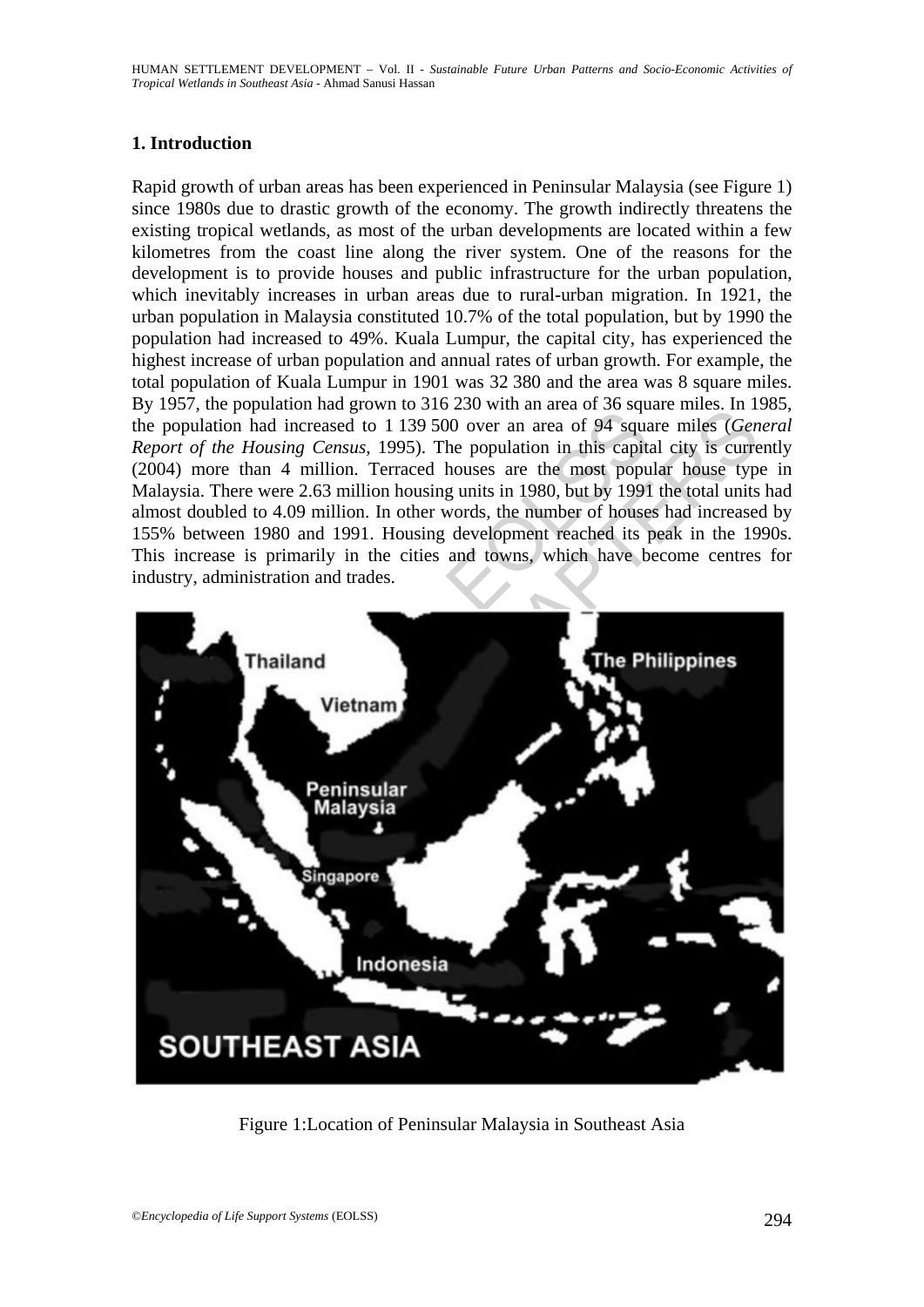In Peninsular Malaysia, wetlands are one type of tropical rainforest. The formation of wetlands is influenced by climate, distance from the sea and river system. The region has a tropical climate with high annual rainfall of more than 1900 mm. It is surrounded by ocean with nowhere being more than 200 kilometres from the sea (see Figure 2). There are more than 100 rivers with about 1800 sub-rivers and tributaries in Peninsular Malaysia with a total length of more than 38 000 km. The tropical wetland ecosystem in this region is now one of the most vulnerable and most threatened of any on earth, because the riverside areas offer the best facilities for the origin and growth of towns. In terms of planning and construction perspectives, earthwork activities for urban development are major causes of degradation of the existing wetlands.



Figure 2: Area of wetlands in Peninsular Malaysia

The two major factors of the earthwork activities are forest clearing and land reclamation. Large areas are being converted because of urbanisation needs, without firstly determining their suitability for this purpose or considering the importance of their existing role in local, regional and global environmental functions and processes. Wetland areas are greatly affected because it is usually taken for granted that almost all settlements and cities should be constructed along the river system.

The result of these activities causes high concentrations of suspended sediment in downstream stretches of the rivers. The lower stretches of the rivers are characterised by heavy silt loads, especially after heavy rains. This development is a direct consequence of clearing wetlands for land reclamation for cash-cropping.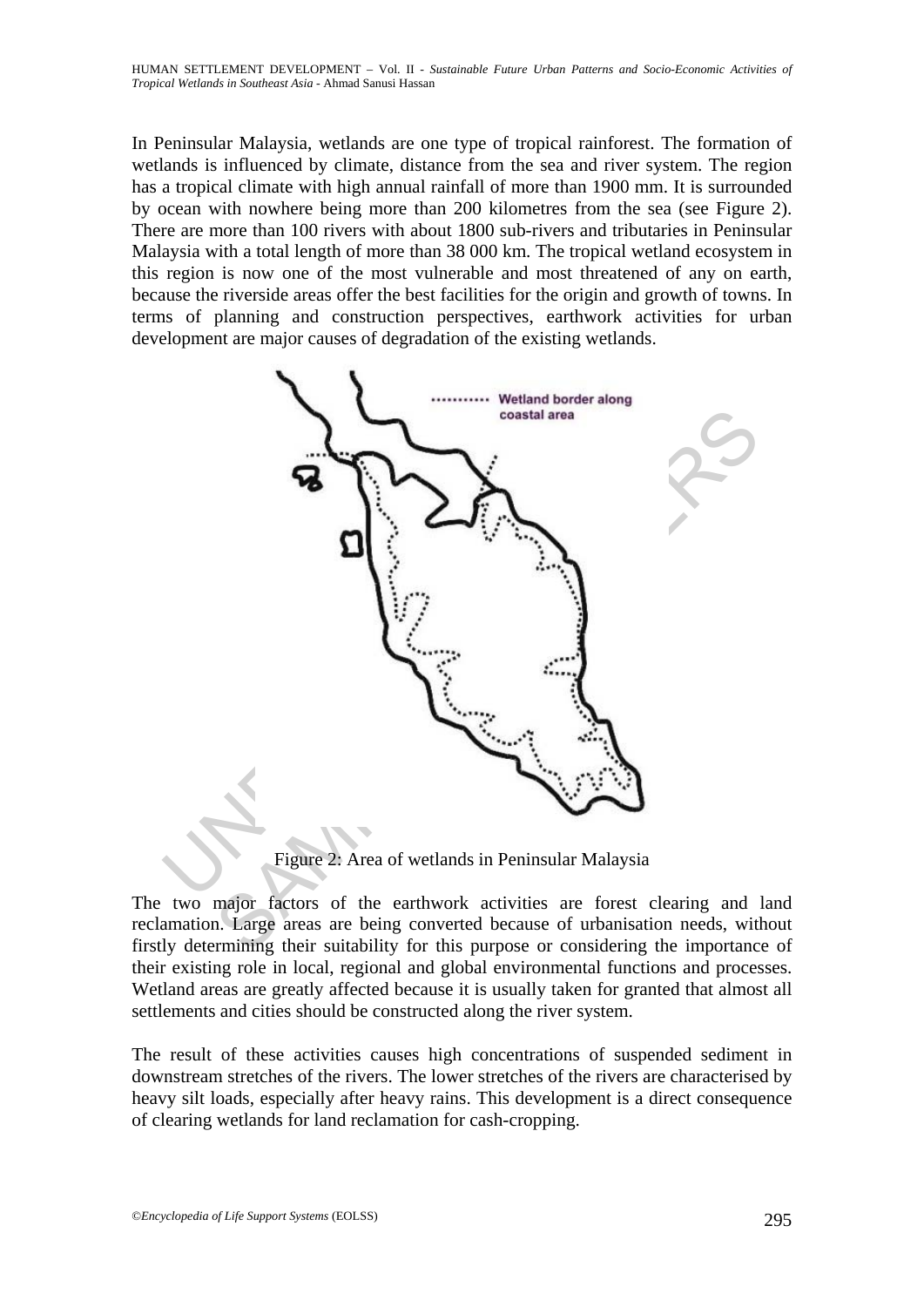The development causes high levels of soil erosion, especially during the rainy season, and an increase in flood-prone areas. This high level of soil erosion is one of the many reasons that twenty-five rivers in Malaysia are classified as flood-prone; consequently, the government had spent a total of RM930 million (US\$250 million) for flood mitigation programmes (see Abdullah K., 1999).

The problem is that, today, many wetlands are reclaimed for development. Although man-made drainage systems, multi-purpose dams and reservoirs were built, these structural measures are not able to stop floods or droughts from frequently occurring in those affected areas. The construction of drainage systems, multi-purpose dams and reservoirs has instead posed many environmental issues.

The role of the wetlands in sustaining ecosystems is very crucial. Some areas in the tropics are naturally covered in wetlands in order to sustain the river system and its surrounding environment. The wetlands, including mangrove, peat, palm and freshwater swamp forest, function as a giant sponge to prevent floods from happening on floodprone areas in upper dry regions. When the region receives excessive rainwater, especially during the rainy season, and the river is unable to drain such a large quantity of water at one time to the sea, the water is trapped on the wetland.

The wetlands absorb the water and this prevents flooding in the more densely settled areas. On the other hand, during the dry season, the soil structure of the wetlands shrinks to release water to the river so that the river does not dry up; this provides irrigation and drinking water to all ecosystems. The wetlands are also responsible for balancing the level of water in the river. Another important role of the wetlands is to provide a buffer zone for the river system against intrusion of salty seawater.

For all worker and statisming exobysions to Forty statismic for the eric and the rise of the relative or the methods in order to sustain the rise ording environment. The wetlands, including mangrove, peat, particularly dur The wecanism stassimus consistents is very citectant. Some detail and naturally covered in wellands in order to sustain the river system and environment. The wellands, including mangrove, peat, palm and freshwest, function The differences can be identified with the changes of pH level of each type of wetland, from the high alkaline level of water in the mudflats, mangrove and palm forest, to the neutral pH level of water in the freshwater forest, to the acidity of water in peat forests. The differences in the pH levels help to filter pollutants while they are carried by the river to the sea. In other words, the natural role of wetlands is to support diverse plant and animal species and human beings, and to maintain the regional topography, ecosystem and ecological process.

It is the goal of this research to propose an alternative solution to the current development of urban areas and to construction practices which are not sensitive to sustainable development based on the existing environment of the region. The proposed model is based on the patterns of the local fishing villages and the concept of the traditional house-form.

The study proposes suggestions that contribute to planning and design based on traditional patterns so that the proposals can be adopted by the national housing industry. Changes are crucial because development of the patterns is concerned with social and environmental aspects. Further research is needed to ensure that traditional housing patterns and houseform are potential alternative solutions to housing development in urban areas in Malaysia.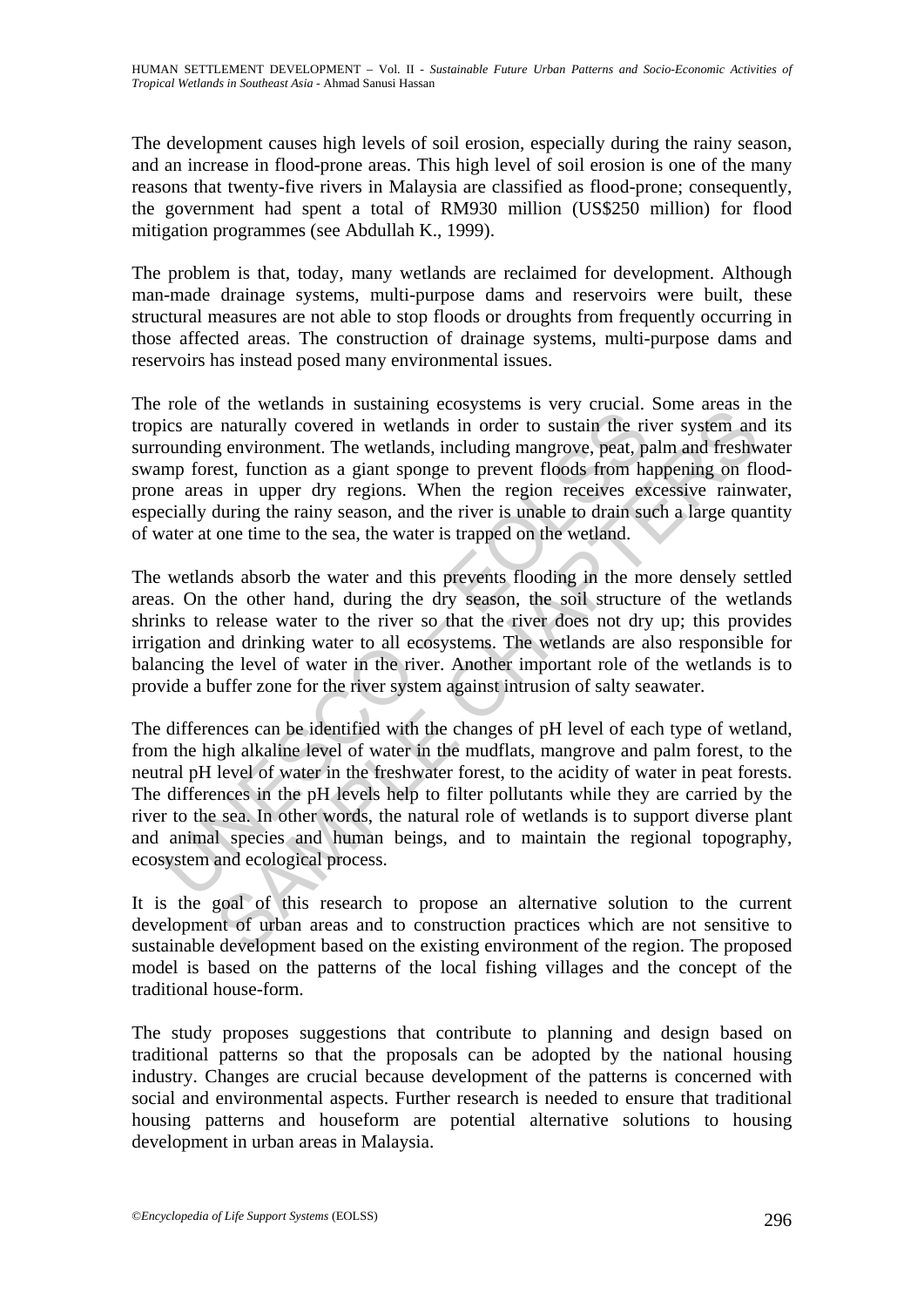HUMAN SETTLEMENT DEVELOPMENT – Vol. II - *Sustainable Future Urban Patterns and Socio-Economic Activities of Tropical Wetlands in Southeast Asia* - Ahmad Sanusi Hassan

#### **2. Traditional Socio-economic Activities**



Figure 3: A traditional house in Peninsular Malaysia (CAD drawing)

A house is one of the three most basic human needs besides food and clothes. It provides its occupants with comfort, health and safety. The traditional houseform (see Figure 3) embodies patterns of socio-economic activities of society in tropical wetlands. It symbolises the culture of the people, and it functions as a place of survival for those who live in this environment—not only economic survival for the inhabitants but also natural survival of the ecosystem, as argued by Rapoport (1969)*.* 

Figure 3: A traditional house in Peninsular Malaysia (CAD<br>couse is one of the three most basic human needs besides fo<br>vides its occupants with comfort, health and safety. The tradition<br>re 3) embodies patterns of socio-econ rigure 3: A traditional house in Peninsular Malaysia (CAD drawing)<br>some of the three most basic human needs besides food and clothe<br>soccupants with comfort, health and safety. The traditional houseform<br>mbodies patterns of Types of flora commonly found in traditional coastal wetland settlements are casuarina, palm, gelam (*Melaleuca*), mangrove (*Avicennia, Bruguiera* and *Rhizophora*), 'penaga laut' (*Calophyllum*), 'ketapeng' (*Terminalia catappa*), pandanus, and thorns while types of fauna are prawns, crabs, squirrels, monkeys, egrets and other shore birds, deer, aquatic insects, cockles, and fishes. He asserts that the design is due to regional and climatic factors which typify the influences of geographical conditions in shaping houseform and culture of various indigenous peoples in the world. Patterns of living have evolved out of environmental adaptation, in particular to a relationship to economic activities, and rivers play an important role in the development, as noted by Lim (1987).

Traditional villages are built in groups because it is impossible for one family to live isolated from the community in the rainforest environment. Each village is selfsufficient, having been intentionally planned on the assumption that there would be no frequent economic dependency on basic economic resources from other villages. The villagers rely on mixed agriculture and raise animals for their daily food. The rainforest and wetland topography creates a barrier between villages so preventing the people from having great outside contact for economic purposes. Communication is only possible through the river system. There are two types of traditional villages—villages in paddy fields, and fishing villages. Each village evolves on the unique topography which has shaped the villager's socio-economic patterns. Villages in paddy fields are inland agricultural settlements located along river systems and their tributaries, whereas fishing villages typify settlements along coastal regions where fishery is a major socioeconomic activity.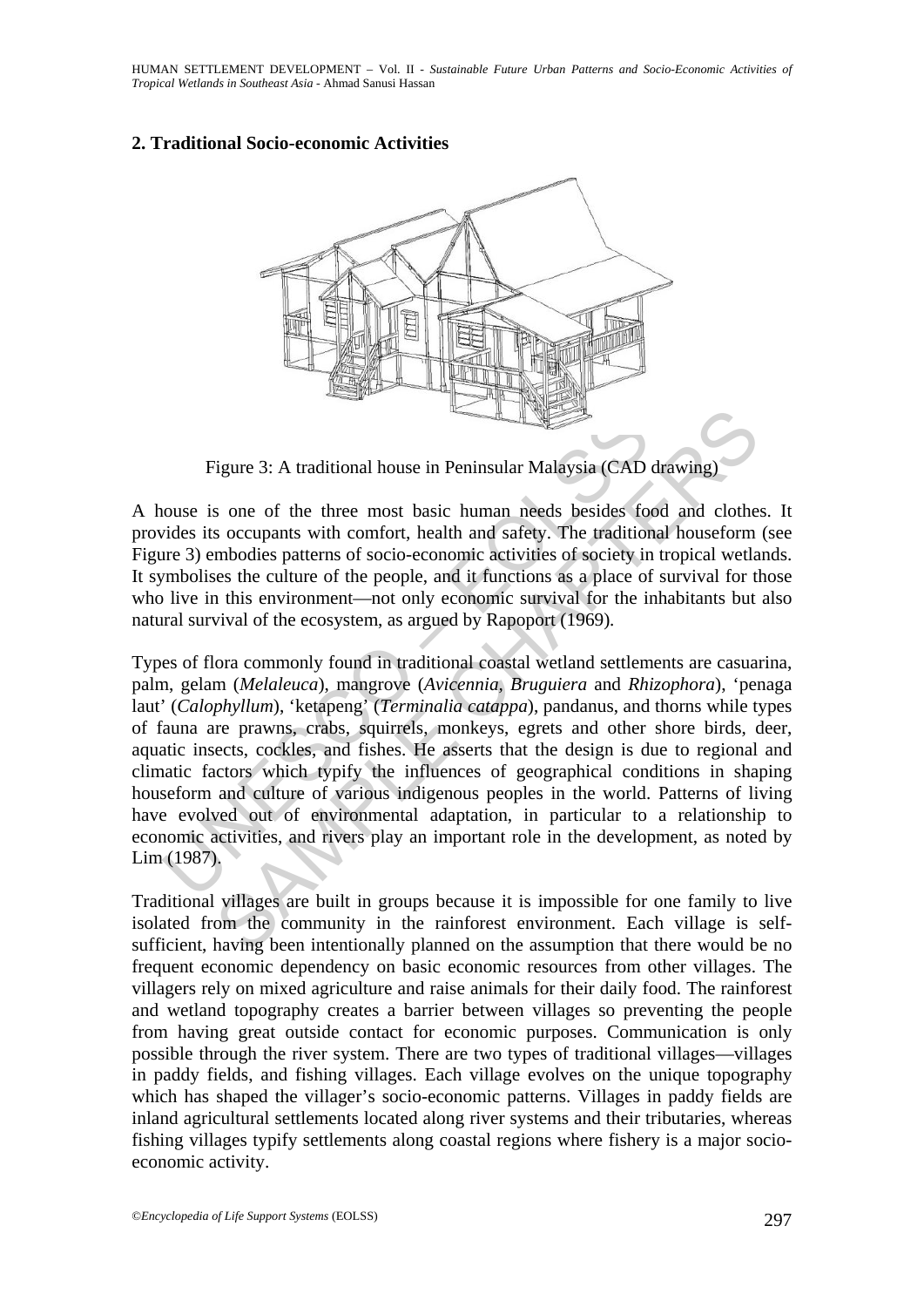- -
- -

## TO ACCESS ALL THE **16 PAGES** OF THIS CHAPTER, Visit: [http://www.eolss.net/Eolss-sampleAllChapter.aspx](https://www.eolss.net/ebooklib/sc_cart.aspx?File=E1-18-04-07)

#### **Bibliography**

Abdullah K. (1999). Integrated River Basin Management. *Keynote Address (Proceeding Paper) presented at the National Conference on Rivers '99: Towards Sustainable Development,* University of Science Malaysia, Penang, Malaysia, 15-16 October 1999. [This paper discusses mismanagement of river system in Malaysia and proposals to tackle the problem by promoting sustainable management by Local Department of Irrigation and Drainage]

ented at the National Conference on Rivers '99: Towards Sustainable Devel<br>conce Malaysia, Penang, Malaysia, 15-16 October 1999. [This paper discusses m<br>m in Malaysia and proposals to tackle the problem by promoting sustain The National Conference on Rivers '99: Towards Sustainable Development, Universis<br>the National Conference on Rivers '99: Towards Sustainable Development, Universis<br>in Penalisyaia, Penang, Malaysia, 15-16 October 1999. [Thi Chan N.W. (1999). Flood Hazards and Disasters in Malaysia: Causes, Impacts and Solutions with Respect to River Floods. *Proceeding Paper presented at the National Conference on Rivers '99: Towards Sustainable Development*, University of Science Malaysia, Penang, Malaysia, 15-16 October 1999. [This paper discusses an increase of flood-prone areas in Peninsular Malaysia due to by-products of the interaction between natural events and human use systems]

Hassan A.S. (1998). *Traditional Versus Modernity in the Rain Forest Environment with Particular Reference to Peninsular Malaysia*, pp. 113-4. Unpublished Book: Ph.D Thesis University of Nottingham, United Kingdom. [This book (written by the author of this chapter) discusses positive aspects of social and physical planning of traditional design that the traditional Malay houseform and planning patterns can offer compared to the modern housing scheme in Peninsular Malaysia]

*General Report of the Housing Census*, 9 pp. (1995). Kuala Lumpur: Department of Statistics Malaysia. [A general report of the housing census in Malaysia in 1990 published every 10 years.]

Grubb M. Koch M. Munson A. Sullivan F. and Thomson K. (1993). *The Earth Summit Agreements: A Guide and Assessment*, pp.110-12 & 124. London: Earthscan Publications Ltd. [This book provides guidelines in sustainable development based on Agenda 21 of the Earth Summit in 1992 Rio de Janeiro, Brazil.]

Lim J.Y. (1987), *The Malay House: Rediscovering Malaysia's Indigenous Shelter System*, 70 pp. Penang: Institute Masyarakat. [This book describes a study of the traditional Malay house in Malaysia.]

Ooi J.B. (1963). *Land, People and Economy in Malaya*, pp.161-163. London: Longmans, Green and Co. Ltd. [This book provides information about socio-economic activities in Malaysia.]

Rahman A. (1993). Achieving the Industrial Targets of Vision 2020: The Science and Technology Perspective. *Buletin Pengurusan dan Pentadbiran*, 8 pp. Kuala Lumpur: National Institute of Public Administration. [This article provides discussion on the achievement of industrial development in Malaysia based on Vision 2020, in which it aims to be one of the fully developed nations by year 2020.]

Rapoport A. (1969). *Houseform and Culture*, 108 pp. New Jersey: Prentice-Hall Inc. [This book outlines a general study on the influence of geographical conditions in shaping the houseform and culture of various indigenous people in the world.]

Wolf J.S. (1994). The American-Malaysian Technology Partnership. *Malaysia 2020*, 24 pp. Kuala Lumpur: Malaysia Advertising Section. [This article, in support of the achievements of technological development in modern Malaysia, has as its author the U.S. Ambassador to Malaysia.]